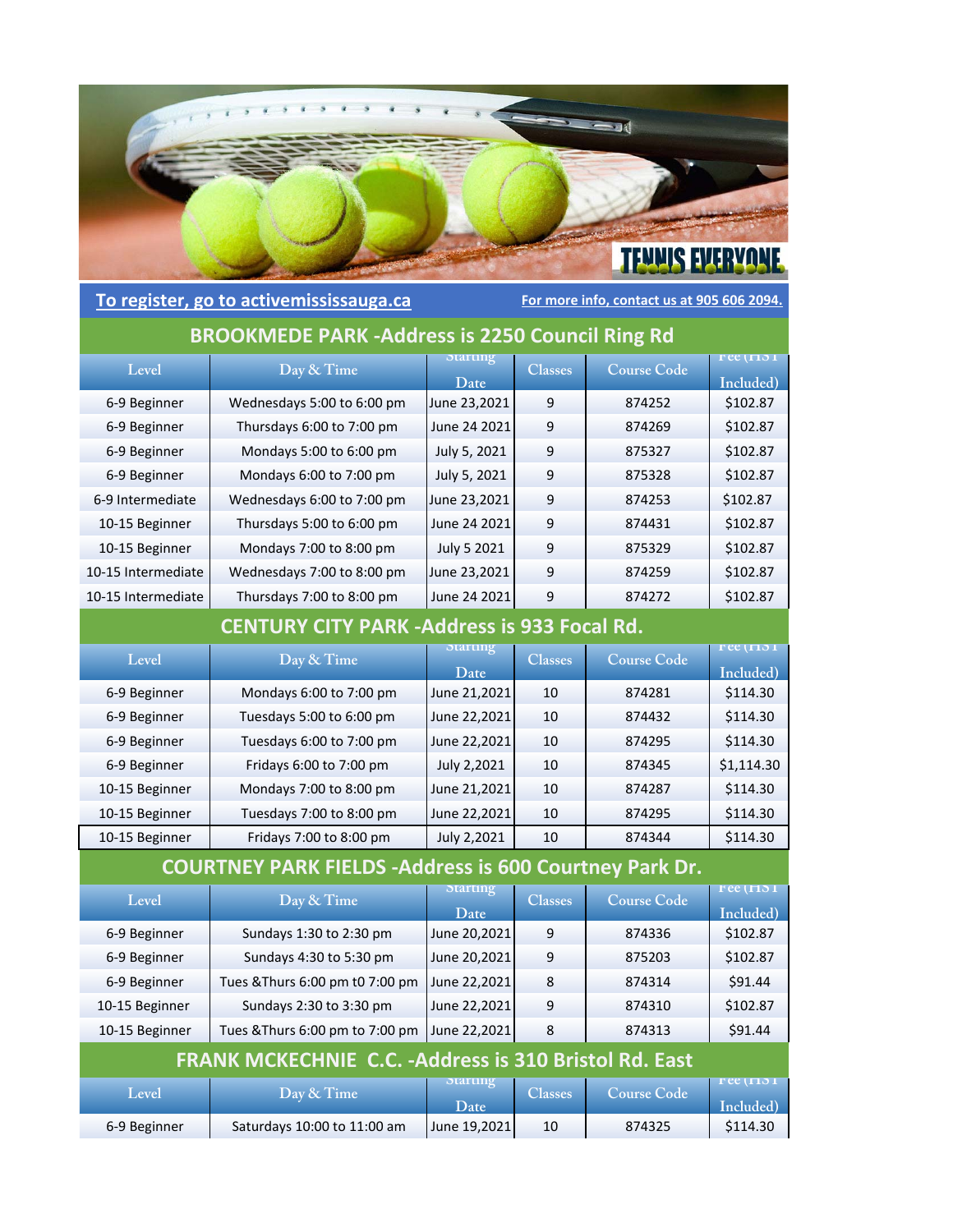| 6-9 Beginner                                                                                      | Sundays 9:00 to 10:00 am                                     | June 20 2021            | 10             | 874204             | \$114.30                                  |  |
|---------------------------------------------------------------------------------------------------|--------------------------------------------------------------|-------------------------|----------------|--------------------|-------------------------------------------|--|
| 6-9 Beginner                                                                                      | Sundays 10:00 to 11:00 am                                    | June 20,2021            | 10             | 874317             | \$114.30                                  |  |
| 6-9 Beginner                                                                                      | Thursdays 4:30 to 5:30 pm                                    | June 24 2021            | 8              | 874434             | \$91.44                                   |  |
| 6-9 Beginner                                                                                      | Thursdays 5:30 to 6:30 pm                                    | June 24 2021            | 8              | 874321             | \$91.44                                   |  |
| 10-15 Beginner                                                                                    | Saturdays 11:00 to 12:00 pm                                  | June 24 2021            | 10             | 874326             | \$114.30                                  |  |
| 10-15 Beginner                                                                                    | Sundays 11:00 to 12:00 pm                                    | June 19,2021            | 9              | 874318             | \$102.87                                  |  |
| 10-15 Beginner                                                                                    | Thursdays 6:30 to 7:30 pm                                    | June 24 2021            | 8              | 874322             | \$91.44                                   |  |
| 10-15 Intermediate                                                                                | Saturdays 9:00 to 10:00 am                                   | June 19,2021            | 10             | 874324             | \$114.30                                  |  |
|                                                                                                   | <b>GULLEDEN TENNIS COURTS - Address is 1312 Gulleden Dr.</b> |                         |                |                    |                                           |  |
| Level                                                                                             | Day & Time                                                   | otarting                | <b>Classes</b> | <b>Course Code</b> | 5 ree (1715 1                             |  |
|                                                                                                   |                                                              | Date                    |                |                    | Included)                                 |  |
| 6-9 Beginner                                                                                      | Tuesdays 6:00 to 7:00 pm                                     | June 22,2021            | 10             | 874425             | \$114.30                                  |  |
| 6-9 Beginner                                                                                      | Thursdays 6:00 to 7:00 pm                                    | June 24 2021            | 10             | 875205             | \$114.30                                  |  |
| 10-15 Beginner                                                                                    | Tuesdays 7:00 to 8:00 pm                                     | June 22,2021            | 10             | 874426             | \$114.30                                  |  |
| 10-15 Intermediate                                                                                | Thursdays 7:00 to 8:00 pm                                    | June 24 2021            | 10             | 874424             | \$114.30                                  |  |
|                                                                                                   | <b>HUNTER'S GREEN PARK - Address is 6830 Glen Erin Drive</b> |                         |                |                    |                                           |  |
| Level                                                                                             | Day & Time                                                   | Starting                | <b>Classes</b> | <b>Course Code</b> | 5 ree (1715 1                             |  |
|                                                                                                   |                                                              | Date                    |                |                    | Included)                                 |  |
| 6-9 Beginner                                                                                      | Saturdays 9:00 to 10:00 am                                   | June 19,2021            | 9              | 874410             | \$102.30                                  |  |
| 6-9 Beginner                                                                                      | Mondays 6:30 to 7:30 pm                                      | June 21,2021            | 9              | 874409             | \$102.30                                  |  |
| 6-9 Intermediate                                                                                  | Thursdays 6:00 to 7:00 pm                                    | June 24 2021            | 9              | 874422             | \$102.30                                  |  |
| 10-15 Beginner                                                                                    | Saturdays 11:00 to 12:00 pm                                  | June 19,2020            | 9              | 874408             | \$102.30                                  |  |
| 10-15 Beginner                                                                                    | Mondays 5:30 to 6:30 pm                                      | June 21 2021            | 9              | 874407             | \$102.30                                  |  |
| 10-15 Intermediate                                                                                | Thursdays 7:00 to 8:00 pm                                    | June 24 2021            | 9              | 874423             | \$102.30                                  |  |
| LISGAR PARK - Address is 3805 Doug Levens Blvd.                                                   |                                                              |                         |                |                    |                                           |  |
| Level                                                                                             | Day & Time                                                   | <b>Starting</b>         | <b>Classes</b> | <b>Course Code</b> | <b>Fee (H51</b>                           |  |
|                                                                                                   |                                                              | Date                    |                |                    | Included)                                 |  |
| 6-9 Beginner                                                                                      | Wednesdays 4:30 to 5:30 pm                                   | June 23,2021            | 8              | 874332             | \$91.44                                   |  |
| 6-9 Beginner                                                                                      | Fridays 6:00 to 7:00 pm                                      | June 25 2021            | 8              | 874330             | \$91.44                                   |  |
| 10-15 Beginner                                                                                    | Wednesdays 5:30 to 6:30 pm                                   | June 23,2021            | 8              | 874333             | \$91.44                                   |  |
| 10-15 Beginner                                                                                    | Fridays 5:00 to 6:00 pm                                      | June 25 2021            | 8              | 874329             | \$91.44                                   |  |
| 10-15 Intermediate                                                                                | Wednesdays 6:30 to 7:30 pm                                   | June 23,2021            | 8              | 874334             | \$91.44                                   |  |
| 10-15 Intermediate                                                                                | Fridays 7:00 to 8:00 pm                                      | June 25 2021            | 8              | 874331             | \$91.44                                   |  |
| <b>PORT CREDIT SECONDARY SCHOOL -Address is 70 Mineola Rd. East</b>                               |                                                              |                         |                |                    |                                           |  |
| Level                                                                                             | Day & Time                                                   | <b>Starting</b><br>Date | <b>Classes</b> | <b>Course Code</b> | $r$ ee ( $\overline{r}$ 15 1<br>Included) |  |
| 6-9 Beginner                                                                                      | Wednesdays 5:00 to 6:00 pm                                   | June 23,2021            | 9              | 874369             | \$102.30                                  |  |
| 10-15 Beginner                                                                                    | Wednesdays 6:00 to 7:00 pm                                   | June 23,2021            | 9              | 874370             | \$102.30                                  |  |
| 10-15 Intermediate                                                                                | Wednesdays 7:00 to 8:00 pm                                   | June 23,2021            | 9              | 874436             | \$102.30                                  |  |
|                                                                                                   |                                                              |                         |                |                    |                                           |  |
| <b>QUENNIPENON MEADOWS PARK - It is located on Middlebury Rd.</b><br>otarting<br><b>ree (1771</b> |                                                              |                         |                |                    |                                           |  |
| Level                                                                                             | Day & Time                                                   | Date                    | <b>Classes</b> | <b>Course Code</b> | Included)                                 |  |
| 6-9 Beginner                                                                                      | Mon & Wed 5:00 to 6:00 pm                                    | June 21 2021            | 10             | 874376             | \$114.30                                  |  |
| 6-9 Intermediate                                                                                  | Saturdays 9:00 to 10:00 am                                   | June 19,2021            | 10             | 874371             | \$114.30                                  |  |